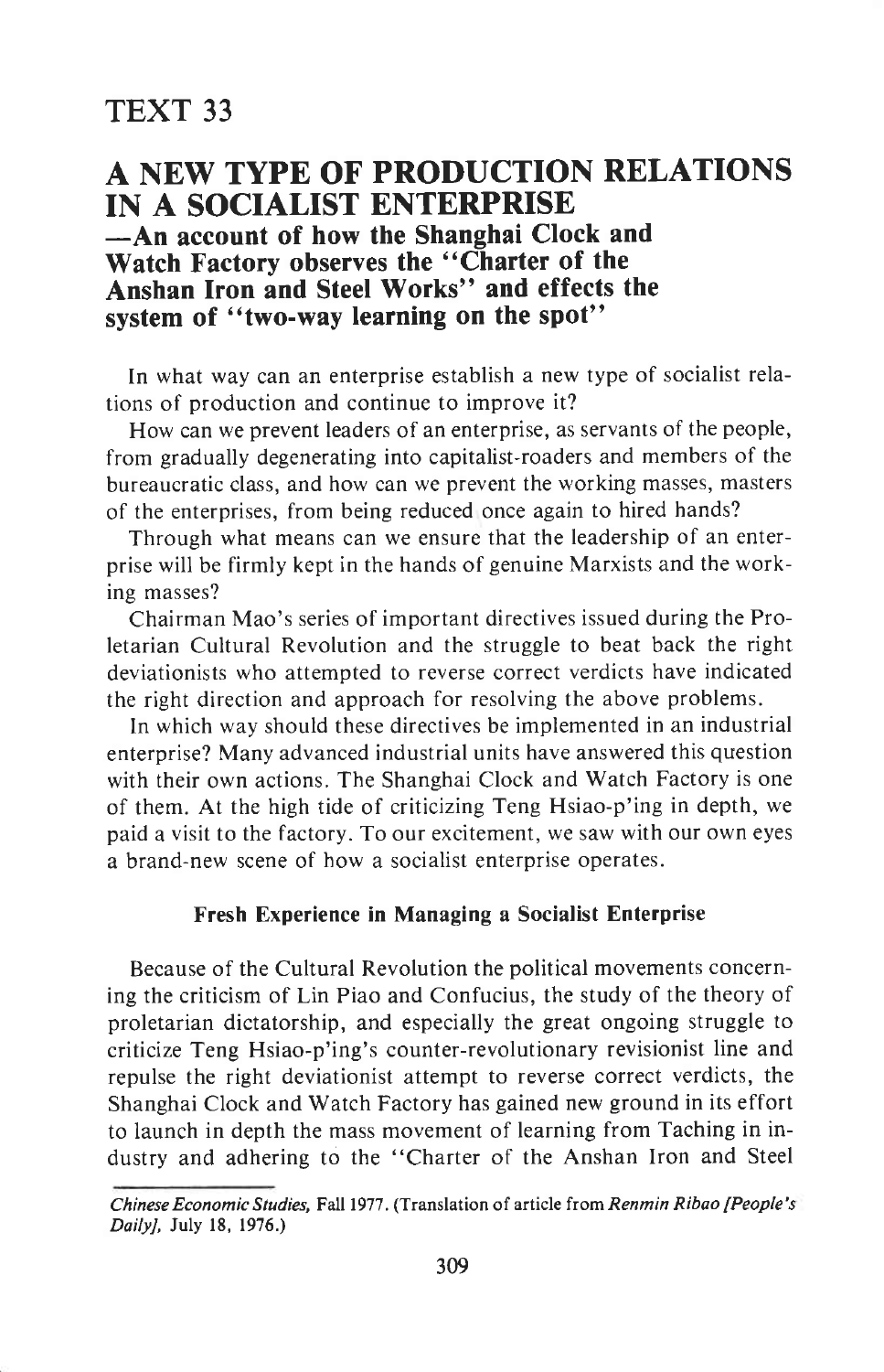Works." Fresh experience has been gained in organizing the cadres to take part in physical labor and the workers to participate in management. They have initiated a system of "two-way learning on the spot" in which each cadre takes a turn in workshops a hundred days a year while groups of workers serve for four to six months in offices, participating in management. Throughout the entire factory, cadres who were divorced from manual labor have mastered at least one production skill, while the secretary of the factory Party committee and his deputies, five in all, have learned to do two or three kinds of technical production work. When they work in the workshops, they are assigned to the daytime or nighttime shift like other workers and fulfill the same required production tasks. With the workers, they take part in study and criticism conducted by teams and squads. Workers from the forefront of production are sent to the factory headquarters in turns, undertaking leadership and administrative jobs in offices and sections. When their assignments to the headquarters are completed, they return to their former teams and squads. In addition to the above, mass management committees are set up at the team and squad levels and various types of workers' administrative groups are established in workshops. As a rule, workers who directly participate in the administration of the factory account for more than a third of the total number of workers. Acting in the capacity of masters of both the state and factory, the workers exercise revolutionary supervision over the cadres. On top of that, the extensive participation in administrative work on the part of the workers has continuously propelled institutional reforms in the superstructure. Having streamlined the factory organization, administrative personnel now only account for 8 percent of the total number of staff members and workers in the factory.

The revolutionary practice of "two-way learning on the spot" has brought about a revolutionary and profound change in the relations among men, among units, and between the cadres and the masses in the factory. They have made new breakthroughs in such areas as the drive to restrict bourgeois rights and gradually narrow the three major differences, the effort to formulate regulations and conventions convenient for the masses in order to establish a revolutionary order and discipline, and in their endeavor to promote productive capacity.

## Cadres Voluntarily Toil as Workers

During the past few years, it has become a voluntary practice for leading cadres of the Shanghai Watch and Clock Factory to learn on the spot in certain grass-root units and take part in production labor. Let's begin with some examples.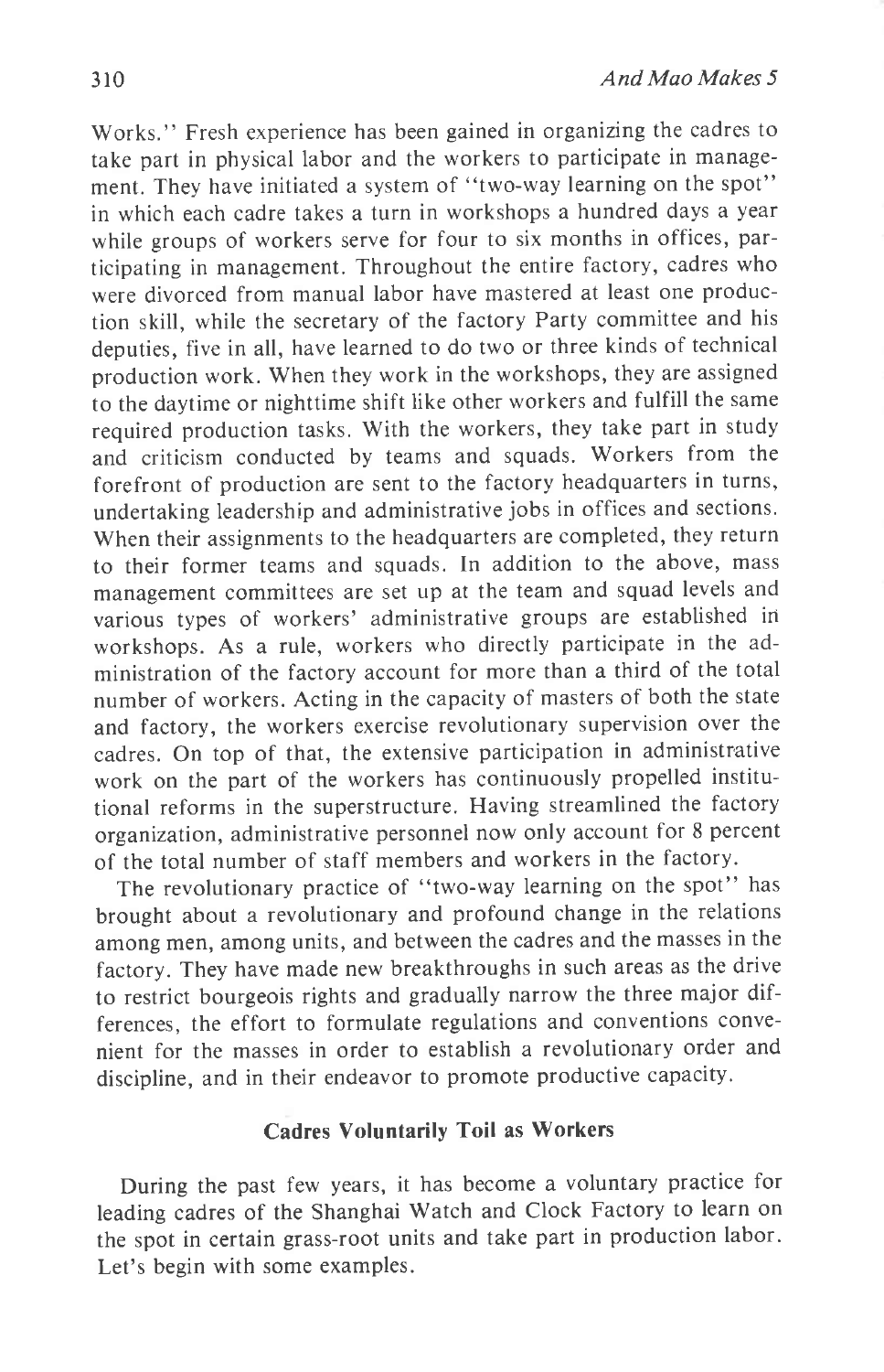In March this year, according to schedule, it was the turn of Lu Wenhsi, secretary of the factory Party committee, to learn on the spot and take part in physical labor in the No. 3 Workshop. At that time, the entire factory was ablaze with the struggle to criticize Teng Hsiao-p'ing, <sup>a</sup> campaign that was in need of leadership. However, it was the opinion of the Party committee that sending Party leaders to participate in production Iabor at this juncture would strengthen the leadership rather than weakening it. Old Lu took part in labor like other workers and learned from the masses while working along with them. At the same time, he punctually brought back to the Party committee the masses' fresh experience in criticizing Teng Hsiao-p'ing so that the committee could give instructions to the factory as a whole and step by step guide the progress of the campaign against Teng. Deputy Committee Secretary Ch'ou Chin-tao was in charge of the entire factory's production. After Lu's turn to labor at the lower level, Ch'ou went to learn on the spot by participating in production labor in the pilot manufacturing group for new products.

The maxim of the cadres at the Shanghai Watch and Clock Factory is that they should learn how to toil as workers. They bear in mind the historical experience of the Paris Commune, namely, that it was necessary to prevent cadres from "seeking their particular interests" after the establishment of the proletarian dictatorship (Selected Works of Marx and Engels, Chinese edition, Vol. 2, p. 334). They are constantly on the alert not to convert the power in their hands into privilege. To join the workers in their struggle, every year during the hot season, the cadres go to the hottest and dirtiest spot to take part in production. The cadres regularly make public to the entire factory the number of days in each month that they engaged in direct production work. As for workers who take part in management in the headquarters of the factory, the cadres frequently report to them concerning the progress of the factory's work and also concerning the cadres' own views and ideas. To intensify the struggle to criticize Teng Hsiao-p'ing, the cadres often invite workers to join the sessions of the nucleus study group held by the Party Committee twice a week so that the workers can educate the cadres in the studies and expound any specific topic concerning the criticism of Teng. On festive occasions, the cadres and workers rehearse, sing revolutionary songs, and stage plays and operas together.

Why is it that cadres in this factory can persist in taking part in labor and voluntarily toil as workers? The basic reason is that the vast numbers of cadres, through the education of the Proletarian cultural Revolution, have come to understand that these two requirements constitute a major aspect of their commitment to prevent and combat revisionism.

What was the relationship between the cadres and workers prior to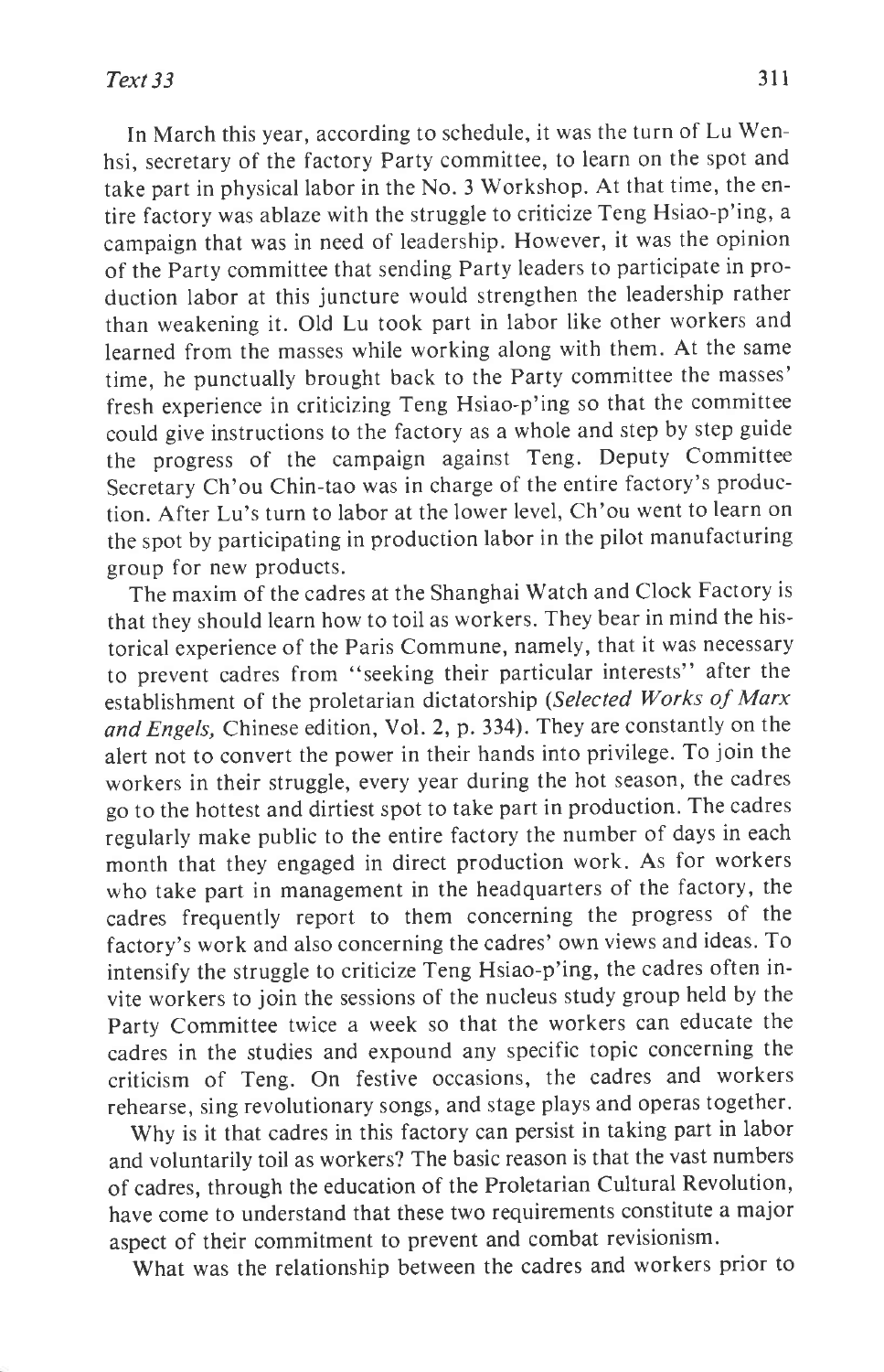the Cultural Revolution when Liu Shao-chi's counter-revolutionary revisionist line was dominant? Here is how the workers describe things at that time: "The factory manager's office was an impassable threshold which the workers had no right to step across. As a turnip is only allowed to grow in its hole, a worker was obliged to work quietly where he belonged." The workers looked upon this kind of relationship as the one between a cat and a mouse; the cadres thought it was designed to uphold the cadres' prestige and guarantee that they could run the enterprise well. Whenever the workers tried to initiate a technical innovation, they had to present their case to seven related offices and sections for their approval, involving altogether twenty-three procedures. The revisionist-oriented supervision, barriers, and pressure reduced the workers into hired hands and put the cadres in a position sharply conflicting with the workers.

Like a rainstorm, the Great Proletarian Cultural Revolution washed away the mud and slops left over from the revisionist line pursued by Liu Shao-ch'i. The broad masses of workers broke down the evil traditions which restrained their initiative and created a new situation in which the working class, led by the Party, retains the leadership over the enterprise. Under the guidance of the Party committee, cadres in the entire Shanghai Clock and Watch Factory persist in taking part in production labor as ordinary workers. By working with the workers, the cadres learned through personal contact the fine character of the working class and the workers' lofty spirit of behaving themselves as the masters of the enterprise. They became aware of the extreme importance of improving relations between the leadership and the masses. Deputy Secretary of the Factory Party Committee Chao Hsiu-hua was assigned to work on the morning shift in the materials section of No. 2 Workshop. On the first day, he got to the workshop punctually at six o'clock in the morning. However, he found he was late, for it had become a regular practice over the past few years for workers in the section to start work ahead of schedule. As Little Chao had had no knowledge of this beforehand, he was deeply impressed. He realized that cadres were liable to estrange themselves from the masses once they stopped taking part in production labor. Without sharing the joys and hardships of the masses, the cadres could not appreciate the working masses and learn from them. From that time on, Little Chao has consciously and persistently participated in labor and mingled with the workers as an ordinary laborer,

Deputy Secretary of the Factory Party Committee Liu Chih-lung is <sup>a</sup> new cadre from a worker's background. Once when he was assigned to learn on the spot and do production labor in the arc-shaping section, he found a worker cutting a stamp while on the shift. Liu was angry and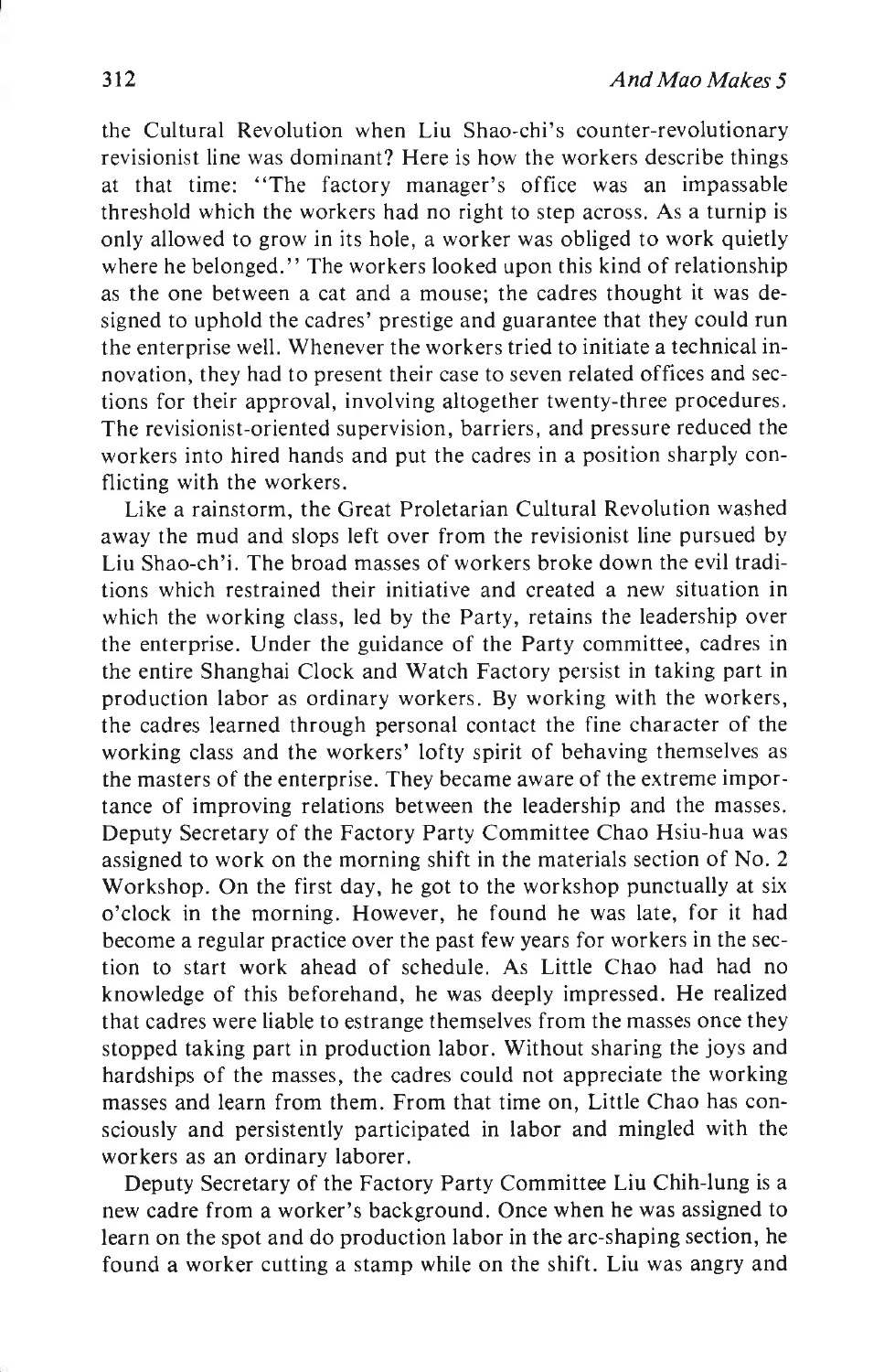wanted to criticize the worker. However, since Liu remembered that one has no right to speak without having conducted an investigation beforehand, he decided to have a heart-to-heart talk with the worker. What he discovered through the talk was a great surprise to him. The workers had succeeded in making a new technical innovation. To distinguish the specifications of different products, they needed nine sets of stamps. In order to save state expenditure, the worker took the initiative and cut the stamps on his own. After this episode, Liu made a penetrating examination of his own sentiments at the full meeting of the factory's cadres. He questioned himself about why his attitude toward the workers was liable to change after he himself had been promoted to be a cadre. This incident showed that, though a new cadre himself, he was susceptible to the influence and erosion of ideas about upholding bourgeois rights. For this reason, even a new cadre from a worker's background should pay attention to placing himself in the right position when dealing with the masses. It is a revisionist idea to regard <sup>a</sup> cadre as someone who takes charge of workers. It is therefore a bad idea, and we should never allow ourselves to be affected by it. The strict demands Liu Chih-lung made on himself served as an education to the cadres throughout the factory.

Chairman Mao taught us: "Management is socialist education in itself. If administrative personnel do not practice the three unities with the workers in workshops and sections and respect them as teachers from whom they can learn a few skills, they will be locked all their lives in a state of severe class struggle with the working class and will finally be knocked out by the workers as capitalists. Without gaining technical know-how and by remaining an outsider all the time, one can never be a good administrator. It is impossible for a muddle-head to give explicit directions to others." In association with their own experience of doing production labor in fixed units at the grass-roots level, responsible comrades of the factory Party committee, as well as cadres in offices and sections, conscientiously studied this important directive of Chairman Mao. They further understood that in order for the leaders of a socialist enterprise to thoroughly break away from the revisionist line pursued by Liu Shao-ch'i, Lin Piao, and Teng Hsiao-p'ing, completely disassociating themselves from the old relations of production as well as conventional ideas, they have no choice but to toil as an ordinary worker and perseveringly take part in collective production labor. Through participation in labor, they improve the relations between the leadership and the masses and realize a fundamental transformation of their own world outlooks. Right now, the vast numbers of cadres and masses in the factory carry forward the fine tradition of cadres and masses sharing each other's joys and hardships, a tradition which prevailed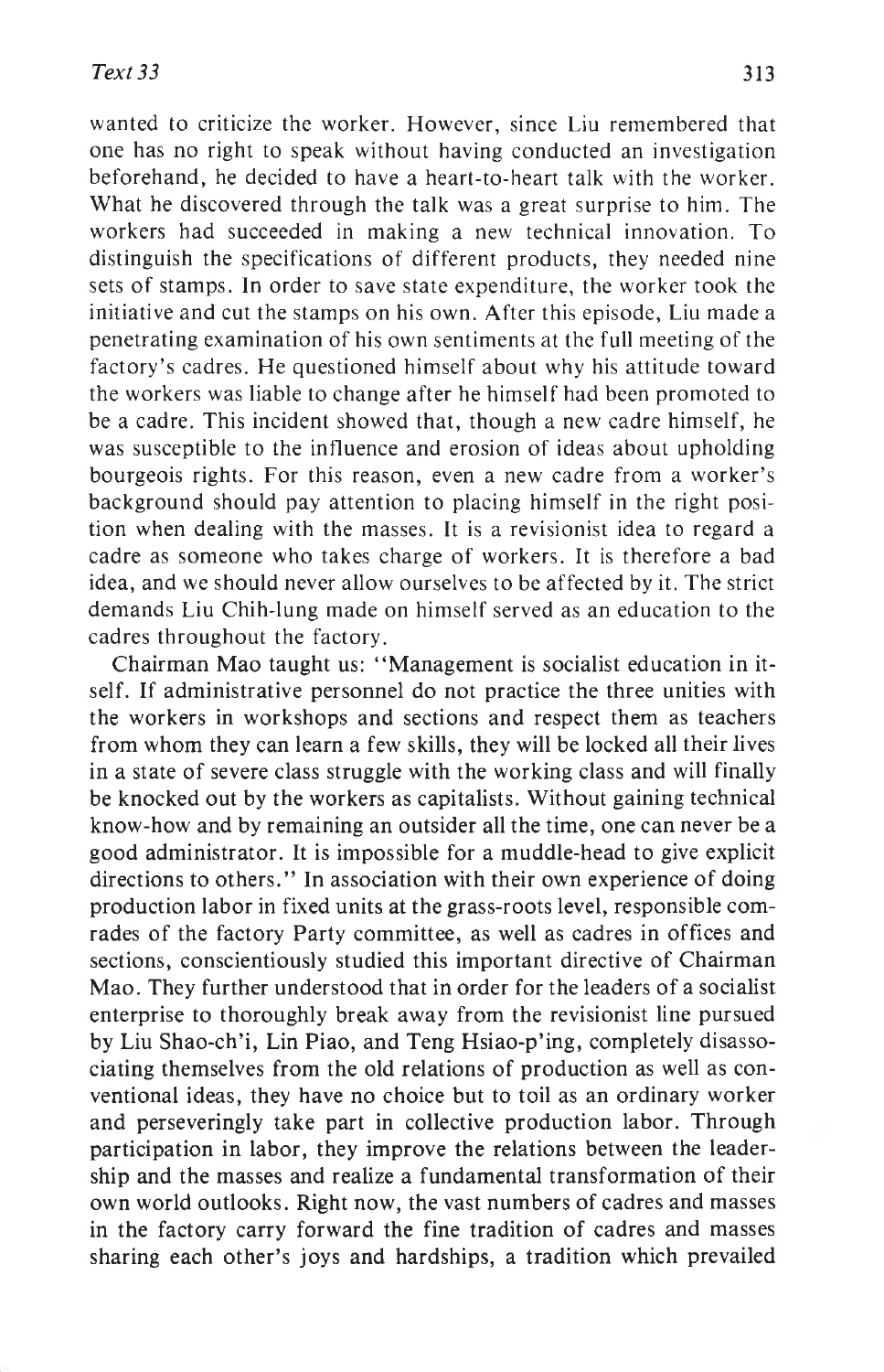during the period of revolutionary war. They have gained fresh ground in developing socialist production relations and have created a new political situation in which both the cadres and the masses are active in thinking and are united as one in fighting for a common goal.

## Workers Have Truly Become Masters of the Enterprise

The workers' participation in managing the enterprise constitutes <sup>a</sup> major aspect of "two-way learning on the spot." As group after group of workers have taken part in administrative work and exercised revolutionary supervision over the cadres, carefully helping and educating them, the Shanghai Clock and Watch Factory has undergone a tremendous change in its relations of production. Take a small incident for example. Last June, several workers sat in on sessions of the nucleus study group held by the factory Party committee. They saw Hsu Aihsin, a member of the Party committee and branch secretary of the No. I Workshop, receive six phone calls in a row within ten minutes after he sat down for the study session. Then somebody beckoned to him from outside the meeting room. He asked for leave and went away without returning. This incident aroused the workers' deep thinking and concern. Why were there so many people who wanted to consult Old Hsu and interrupt his study? The workers looked into the matter and found out that the six phone calls were all in reference to trifles. They felt that Old Hsu kept a tight hold on small matters but neglected major issues. The workers made Old Hsu understand what they saw in this situation, and their opinion sounded like a warning to him. Deeply moved, Old Hsu sincerely understood that the workers' supervision indicated their concern and assistance for him.

Worker comrades in the factory said: "Participating in management and exercising supervision over cadres does not mean that we merely post wall posters. We must constantly and patiently come to the cadres' aid with meticulous ideological advice. Only by doing so can we consider ourselves to be working in compliance with Chairman Mao's teachings."

Since workers can be assigned to work at leading posts and participate in leadership and management, can cooks be allowed to do the same? Last year a cook and Party member by the name of Yu Hsin-chi was recommended by his comrades to learn on the spot in the armed defense squad. With a vigorous spirit, he learned to work hard and strengthen his ties with the masses. Adhering to political principles, he did a good job during his stay there. Not long after his return to the kitchen as a cook, the head of the defense squad was assigned to learn on the spot in a workshop. Yu was again invited to the squad and worked as its head for two months. Again he achieved good results in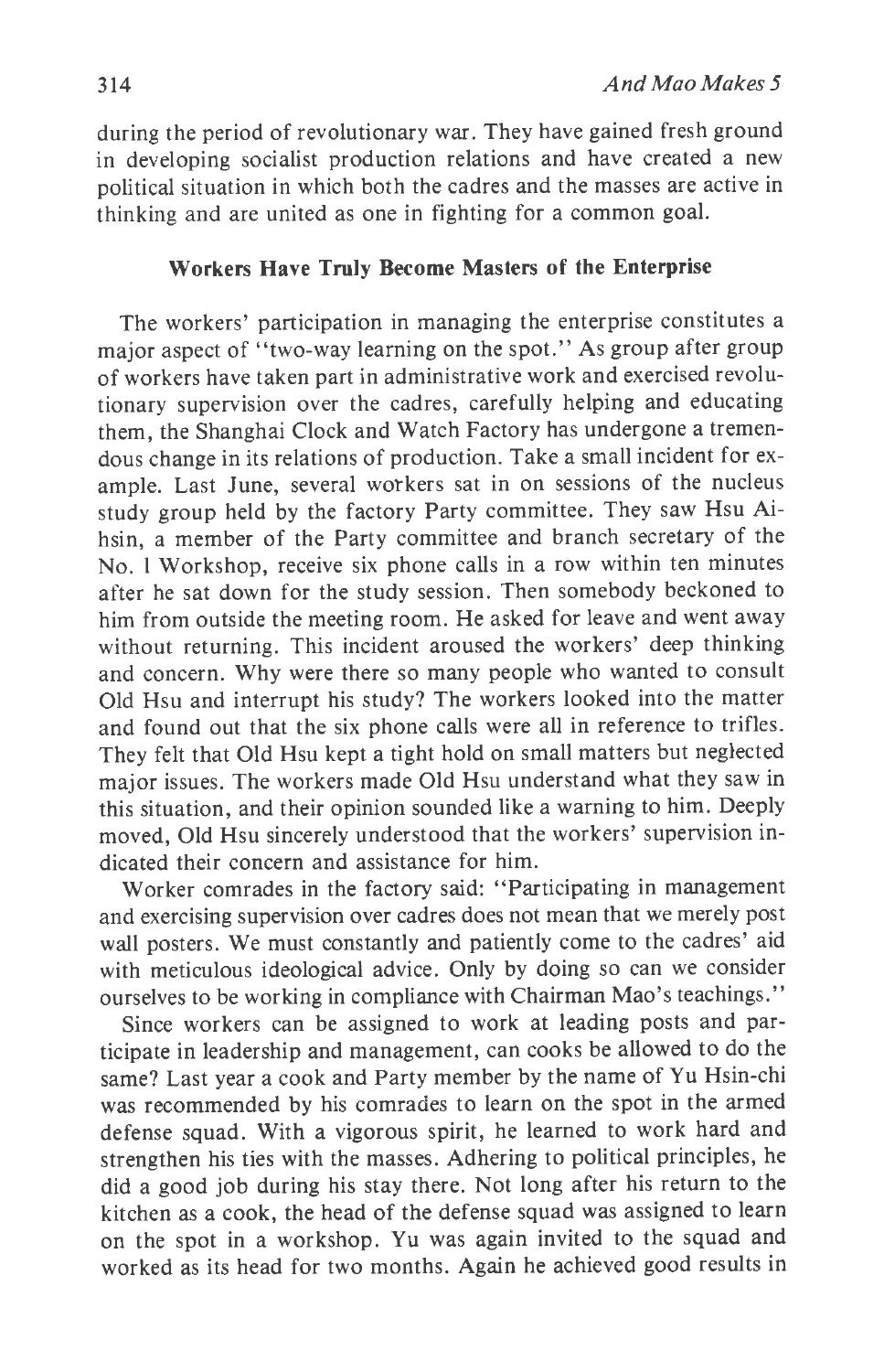his work, having a notable impact on the entire factory. Lenin once said: "Among the common people, that is, the workers and peasant masses who do not exploit others' Iabor, there is an extremely large number of people who have a talent for organization." ("Current Task for Soviet State Power," Selected Works of V.I. Lenin, Chinese Edition, Vol. 3, p. 514). What Lenin said is a fact, is it not?

The historical period of socialism is an era during which declining capitalism and growing communism are locked in a protracted fight. Having workers participate in management is a factor embodying the growth of communism. Teng Hsiao-p'ing opposed the "charter of the Anshan Iron and Steel Works" and pursued a revisionist line in running enterprises. His purpose was to strangle socialist new things and nip elements of growing communism in the bud in an attempt to restore capitalism. comrades of the Shanghai clock and watch Factory have opposed Teng's line and have created fresh experiences in having workers take part in management. This indicated the direction in which the management of a socialist enterprise should proceed.

Through the great revolutionary practice of persistently implementing the "Charter of the Anshan Iron and Steel Works," the Shanghai Clock and Watch Factory has effected profound changes in the two realms of the superstructure and the economic basis. By adhering to the revolutionary system of "two-way learning on the spot" in which cadres are allowed to participate in production labor and workers in management, relations among people have become entirely different. The workers say, "The cadres and the workers, though different in their division of labor, are both masters of the enterprise." The revisionist line pursued by Liu Shao-ch'i interfered with the cadres and workers and divided them into two separate camps by means of the division of labor prior to the Cultural Revolution. Sometimes they were even locked in a state of class struggle. Now, since they have adhered to the "Charter of the Anshan Iron and Steel Works" and implemented the system of "two-way learning on the spot," they have been as close to each other as a fish in water.

The system of "two-way learning on the spot" serves as an education for many cadres. They have arrived at an even deeper understanding of revolution after having studied Chairman Mao's teaching that the bourgeoisie is "right in the Communist Party" and after having studied his major instructions on the Socialist Education Movement launched in 1964. Said the cadres: "It was the revisionist line and the old relations of production that alienated cadres from labor and the masses. Leading cadres in our factory are all promoted from among the rank and file workers. However, if we were divorced from labor and the masses for <sup>a</sup> long time, holding ourselves loftily aloof and acting as overlords, we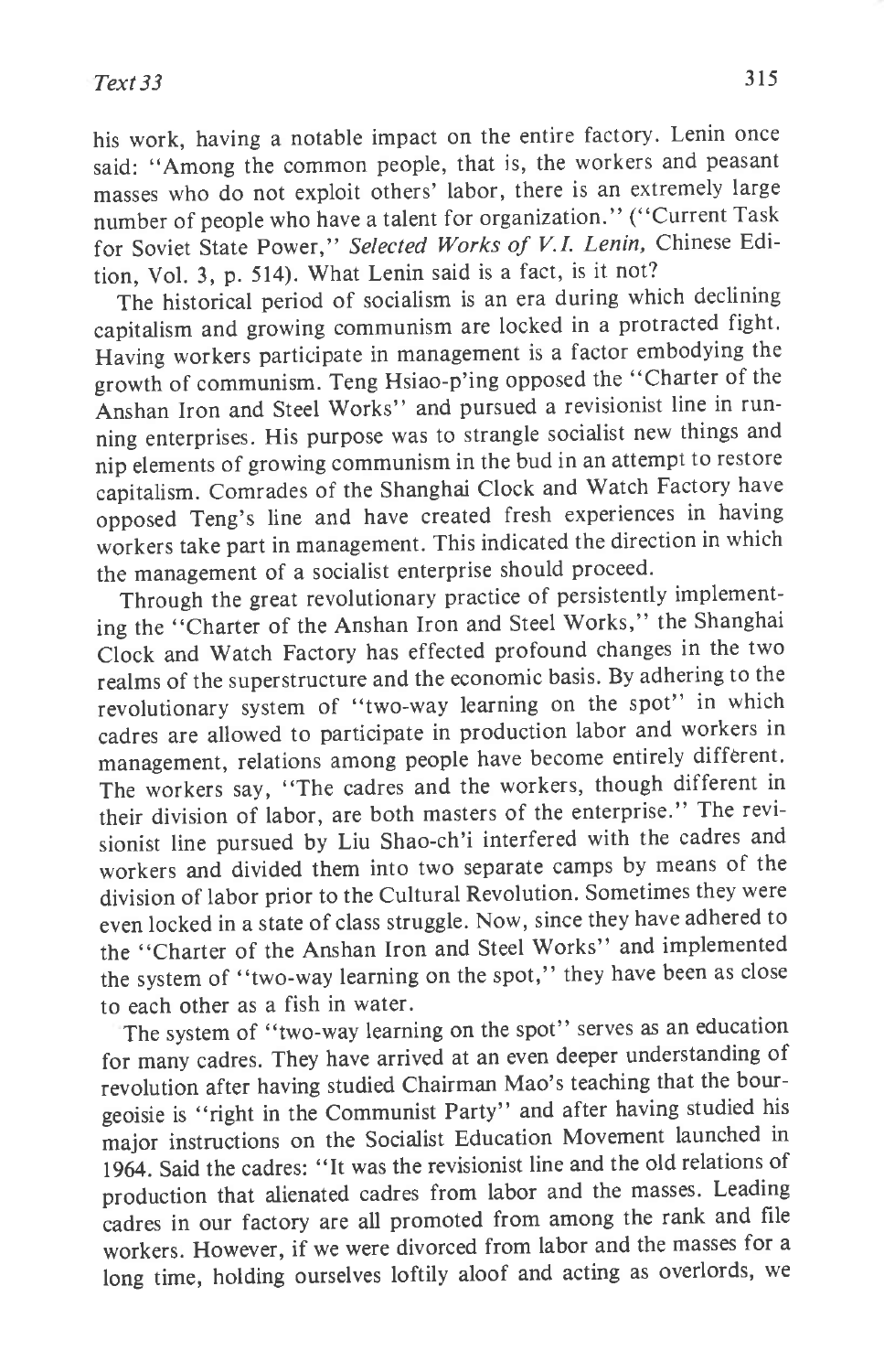would probably evolve into newly emerging bureaucrats and capitalistroaders who would finally be kicked out by the working class."

"ln the past," they continued, "we spoke of adding a brick or a tile to the edifice of socialism. Now, merely stating this is not enough. We must also add a pickaxe or a spade so that we can gradually dig away the soil engendering capitalism and the bourgeoisie. It is a great struggle during which we must prepare ourselves for the protracted fight ahead. We must persist in the struggle against the bourgeoisie in the Party and behave ourselves as proletarian revolutionaries all the time."

Adherence to the policy of putting proletarian politics in command of everything as well as the continual improvement of production relations has propelled production in this factory rapidly forward. The factory's total output value in 1975 was 7.3 times that of 1965. During the ten years of Cultural Revolution, it registered an average increase of <sup>23</sup> percent per year. Labor productivity rose by 5.6 times, and production costs went down by 55 percent. The profit it turned over to the state increased by sixteen times, and it has completed more than a thousand items of technical innovation. It has also succeeded in making many advanced machines and much advanced equipment. These include the automatic laser diamond drill, the automatic aligning machine, and the automatic spherical grinder which make it possible for the factory to develop its production in the direction of mechanization and automation. All these facts bear ample evidence for Marx's famous thesis that "the most powerful force of production is the revolutionary class itself." To hell with Teng Hsiao-p'ing's concept that "class struggle is dying out" and the theory that "productive forces decide everything." Under the guidance of Chairman Mao's revolutionary line, cadres and workers of the Shanghai Clock and Watch Factory use their brilliant accomplishments as ammunition to combat Teng Hsiao-p'ing's crime of attempting to reverse correct verdicts and being the overall representative of the bourgeoisie inside and outside the Party and of all exploiting classes.

The Shanghai Clock and Watch Factory has always adhered to the "Charter of the Anshan Iron and Steel Works" and effected the system of "two-way learning on the spot" so that the worker masses can be mobilized on an extensive scale for participation in management. All this serves as a powerful restriction on bourgeois rights and also as <sup>a</sup> symbol indicating the tremendous and powerful changes which our country's industrial front is now undergoing and must continue to undergo. Class struggle is the key link. The proletariat must hold it fast in its hands in order to propel the various socialist enterprises. Revolution commands production, and revolution boosts production. As long as we adhere to Chairman Mao's proletarian revolutionary line, we will